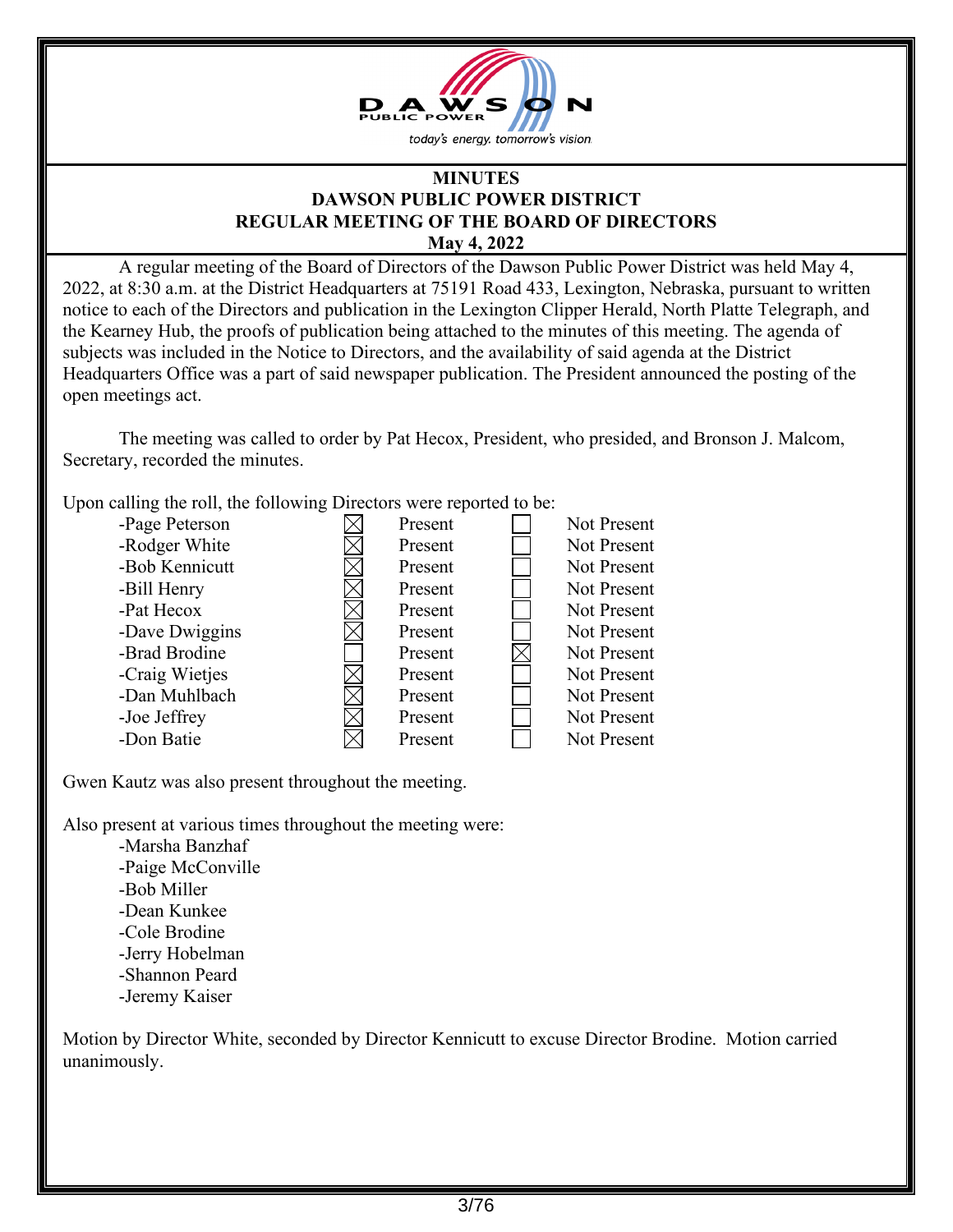#### **APPROVE AGENDA**

 Upon motion by Director Henry, duly seconded by Director Jeffrey, and roll call vote with Directors voting as follows



the following Resolution was adopted:

 2022-5864 RESOLVED: That the agenda, as amended, of the regular meeting of the Board of Directors of May 4, 2022, be approved.

**APPROVE MINUTES.** A draft copy of the minutes of the prior month's Board meeting is included immediately following this report. After any additions or corrections, the minutes should be approved.

 Upon motion by Director White, duly seconded by Director Henry, and roll call vote with Directors voting as follows:

| -Page Peterson | Yes | No             |
|----------------|-----|----------------|
| -Rodger White  | Yes | N <sub>o</sub> |
| -Bob Kennicutt | Yes | N <sub>o</sub> |
| -Bill Henry    | Yes | No             |
| -Pat Hecox     | Yes | No             |
| -Dave Dwiggins | Yes | No             |
| -Brad Brodine  | Yes | N <sub>o</sub> |
| -Craig Wietjes | Yes | No             |
| -Dan Muhlbach  | Yes | No             |
| -Joe Jeffrey   | Yes | No             |
| -Vacant        | Yes | No             |

the following Resolution was adopted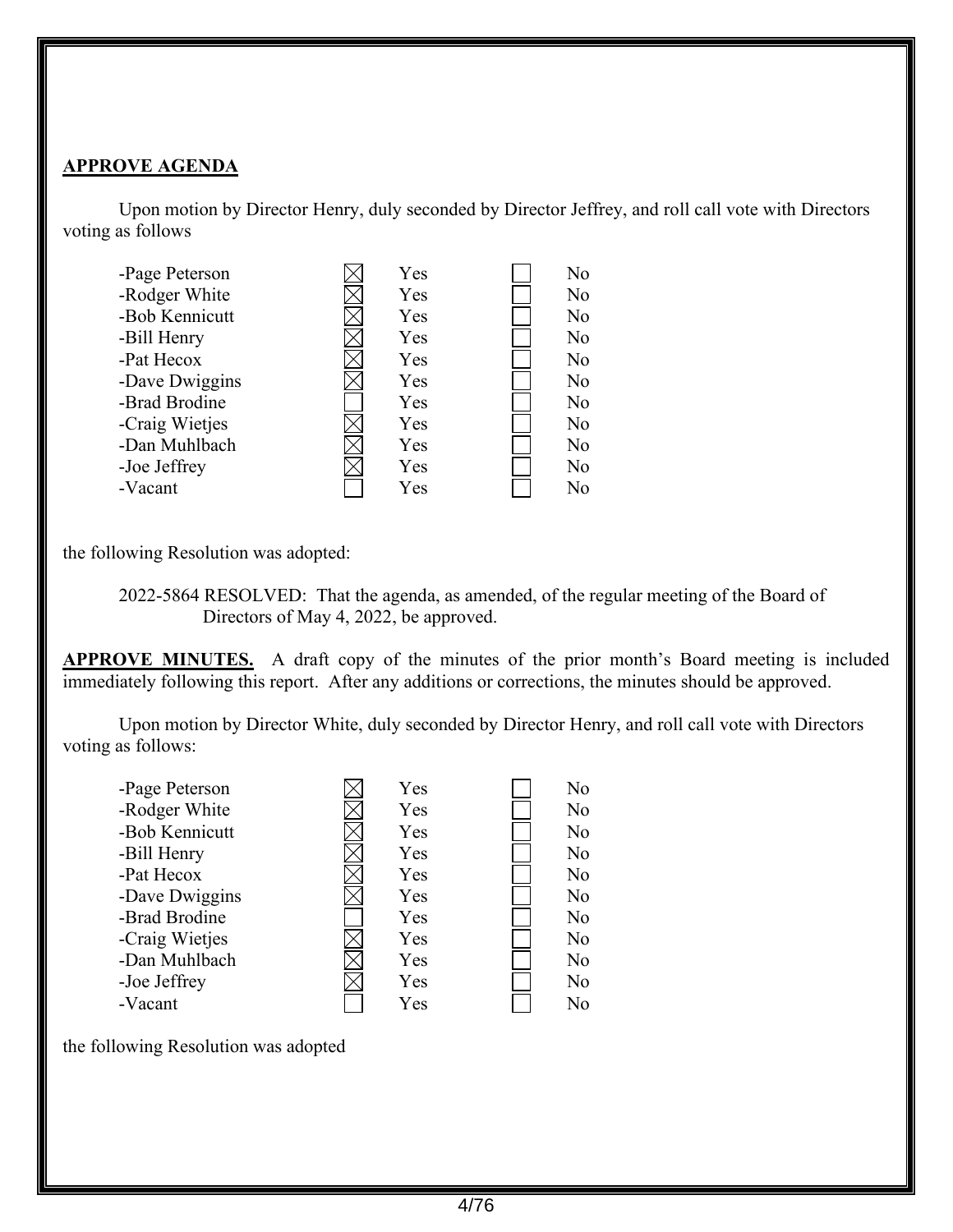2022-5865 RESOLVED: That the minutes of the regular meeting of the prior month's Board meeting, be approved.

**OATH OF OFFICE.** Don Batie accepted the board's appointment to the vacant board seat and was administered the oath of office.

**CUSTOMER COMMENTS AND INQUIRIES**. Customer comments and concerns were discussed to ensure appropriate board and staff follow-up.

**SAFETY REPORT.** Dean reported on his attendance at the safety director's update.

# **BUDGET AND FINANCIAL REPORTS.**

- A. Budget to actual review. The board discussed current budget to actuals.
- B. Form 7 review. The board reviewed and discussed Form 7 in detail.
- C. Consent Agenda. The board reviewed the following items:

i. Wholesale power bill. The wholesale power bill was presented and discussed.

ii. Invoices. The list of invoices, which are to be paid subject to approval by the Board, and the list of Electronic Fund Transfers were presented.

- iii. Electronic Fund Transfers.
- iv. District funds at the end of the month prior. District account information was presented.
- v. Active work plan budget to actual.
- vi. Accounts receivable
- vii. Current YTD Revenue & Expenses by Type.
- viii. Investment recap
- ix. NSF checks
- x. 30-60-90 day AR

 Included was a capital budget comparison. District funds at the end of the month prior, a listing of District investments, investment charts, and investment changes were provided for review in the financial section.

The items listed in the Consent Agenda in the Written Report were reviewed and discussed. Upon motion by Director Muhlbach, duly seconded by Director Jeffrey, and a roll call vote with Directors voting as follows: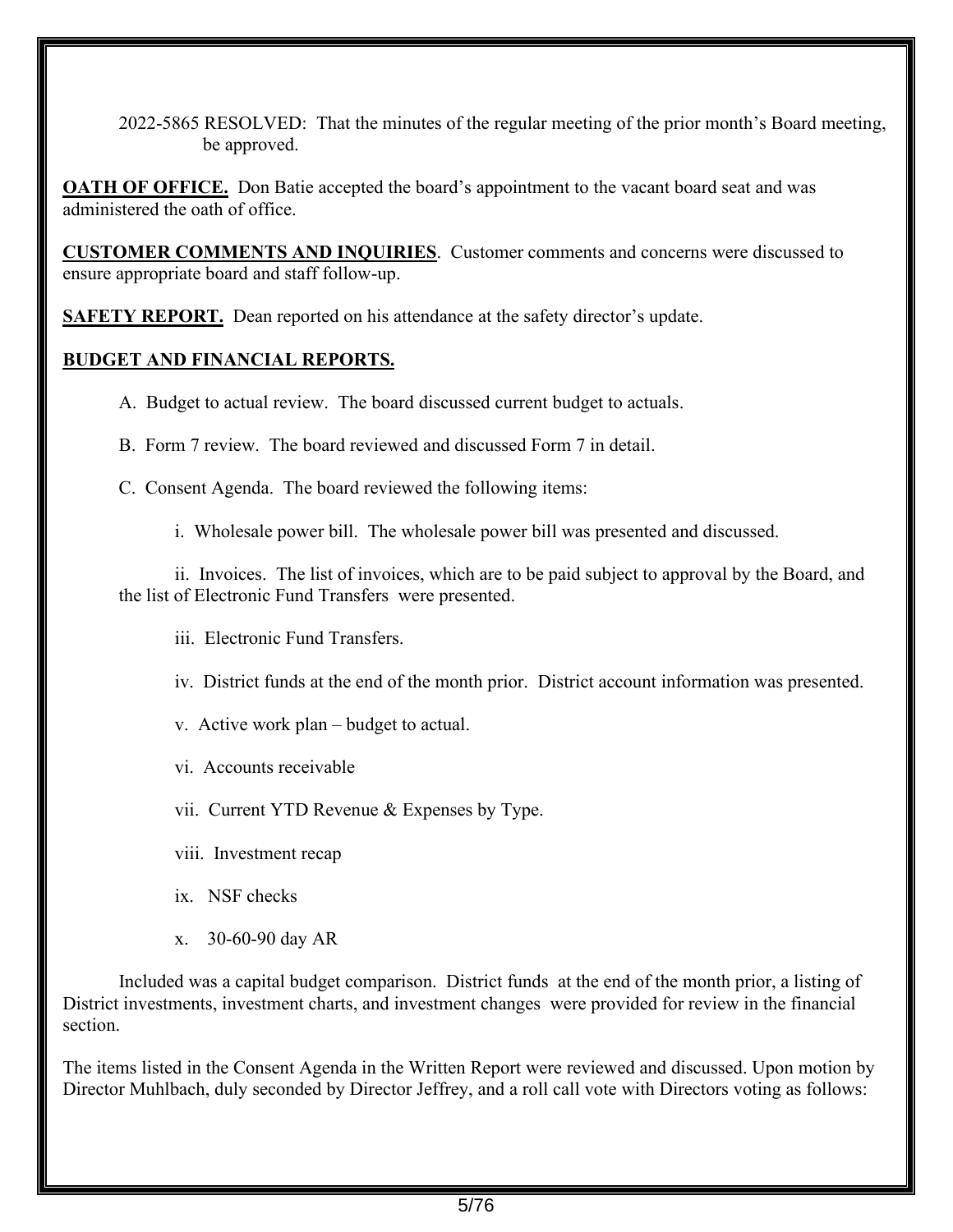| -Page Peterson | Yes | N <sub>o</sub> |
|----------------|-----|----------------|
| -Rodger White  | Yes | No             |
| -Bob Kennicutt | Yes | No             |
|                |     |                |
| -Bill Henry    | Yes | N <sub>o</sub> |
| -Pat Hecox     | Yes | No             |
| -Dave Dwiggins | Yes | N <sub>o</sub> |
| -Brad Brodine  | Yes | No             |
| -Craig Wietjes | Yes | N <sub>o</sub> |
| -Dan Muhlbach  | Yes | N <sub>o</sub> |
| -Joe Jeffrey   | Yes | N <sub>o</sub> |
| -Don Batie     | Yes | No             |

the following Resolution was adopted:

2022-5866: RESOLVED: That the Consent Agenda, including the payment of invoices, be approved and invoices be ordered to be paid, as described in the Manager's Written Report in greater detail, including the following:

- A. Approve Invoices.
- B. Review and Discuss Operating and Financial Reports.

**2021 AUDIT REPORT.** Bob Beran from Dana F. Cole & Company presented the 2021 audit report.

Motion by Director Kennicutt, seconded by Director Peterson, to accept the audit report. Motion carried unanimously.

**DONATIONS TO FIRE DEPARTMENTS.** The board discussed how the District supports local fire departments, along with the possibility of providing direct monetary donations to local fire departments.

**DELEGATIONS OF AUTHORITY FROM BOARD TO GM POLICY.** The board reviewed and discussed proposed changes to the policy.

Motion by Director Jeffrey, seconded by Director Henry, to accept the revisions to the policy. Motion carried unanimously.

**NPPD LARGE POWER INTERRUPTIBLE RATE.** Cole presented on NPPD's Interruptible Service Rider Rate Schedule.

**RATCHET RECOMMENDATION.** Cole provided a rachet recommendation to the board, discussing last year's ratcheted peak and the load added since that time. Staff recommends setting the ratchet at 119 MW, which is the same as last year with an increase if it cannot be maintained.

Motion by Director Wietjes to set the rachet at 119,000 kW. Seconded by Director Henry. Motion carried unanimously.

**BEYOND 2020.** The board discussed an update.